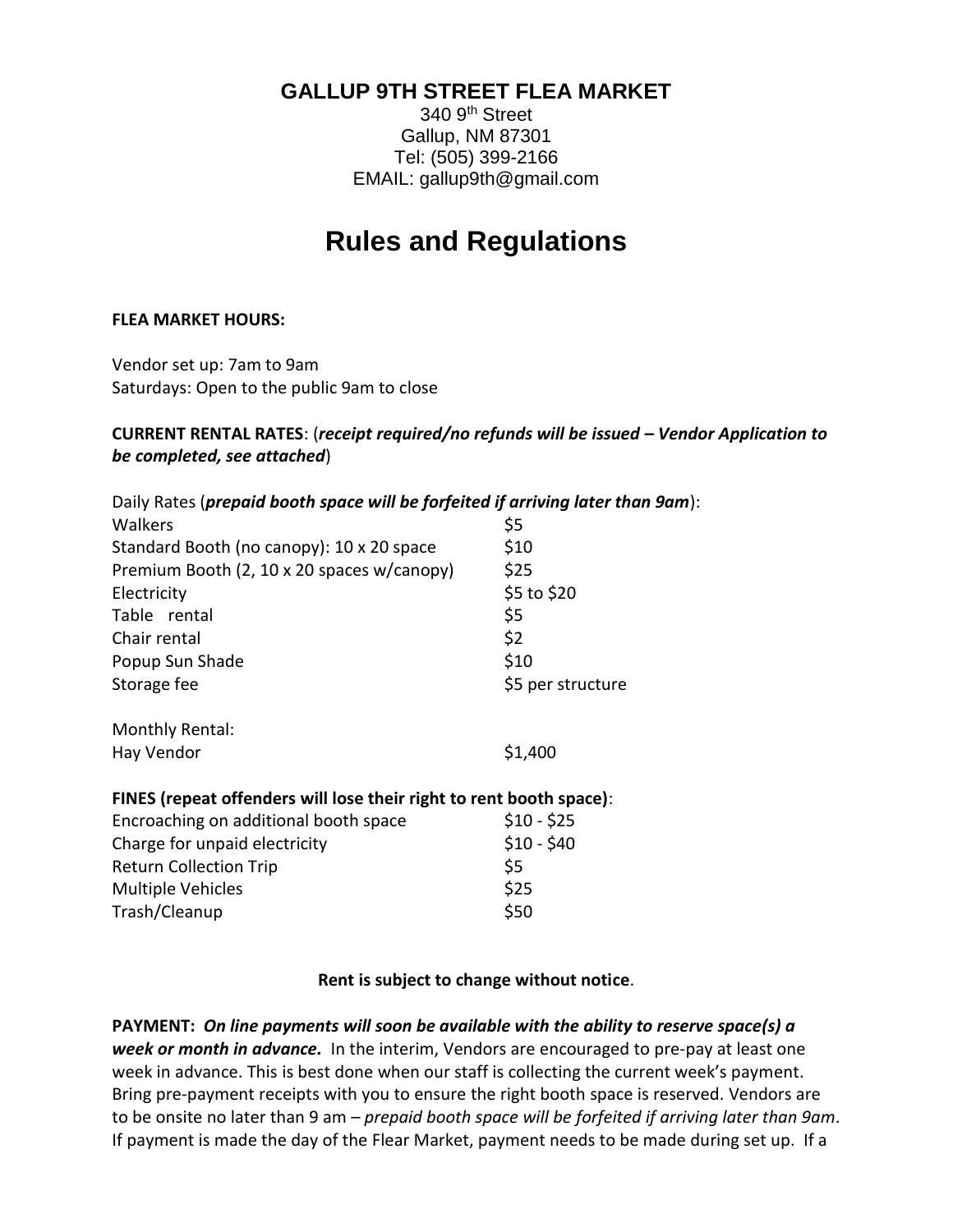return trip, by our staff, is required to collect payment, Vendors will be charged a \$5 return fee and be required to pay in advance for the next week. If onsite staff does not provide a receipt and management is notified immediately, the following week's booth rental will be free. If vendors move outside their assigned space they will be charged an additional booth space rental.

## **SET UP/TAKE DOWN:**

Vendors may set up on market days between 7am - 9am. *As noted above, if a Vendor does not arrive by 9am, and has prepaid for a space in advance, their space will be forfeited.* Vendors will be assigned a specific selling area and are required to keep their merchandise within that area for the safety of the shoppers. Vendors are responsible for any equipment used to hold down canopies, and equipment must not post a safety risk for patrons. Please keep the walking path clear of all signage, advertisements and overhead obstructions. All Vendors must vacate the premises within two hours after operational hours.

*Vendors must have their own change for customers. Gallup 9th does not have the ability to make change.* 

### **ADDITIONAL SERVICES/RENTALS**

Electricity: Limited Electricity (**110 AC**) is available at the rate of between \$5 and \$20 per day (pricing and availability may change without notice). It is the responsibility of the Vendor to notify Gallup 9<sup>th</sup> of the need for electricity prior to the Flea Market day or during set up on that day. Anyone using electricity that has not been paid for will be charged two (2) times the standard rate for electricity.

### Rentals:

Those vendors who prefer not to bring tables and chairs may rent them for \$10 per table and \$5 per chair.

### **PARKING**:

Vendors: One car per Vendor is allowed in the Flea Market Area, except for setup between 7am and 9am. *Setup must be completed on or before 9am*. You must move your extra vehicle(s) to the designated Vendor parking area or pay a \$25 fine. Repeat violators will lose their right to rent booth space.

Shoppers: Shoppers will be directed to park in a designated area outside of the Flea Market Area.

### **TRASH:**

Vendors are to keep their space(s) clean and before leaving, spaces must be clean and cleared of all trash, paper, boxes (must be broken down) and spoiled produce as well as cigarette butts with all garbage secured and placed in trash cans. Merchandise left in a space, not paid for, will be considered abandoned and disposed of at management's discretion, but at Vendor's expense. Any Vendor who leaves trash will be charged a cleanup fee up to \$50. Repeat violators will lose their right to rent booth space. Vendors are not allowed to move the trash cans to their booths. We will dispose trash that is generated from the booth on the day of the Flea Market. Vendors are not allowed to bring trash from home.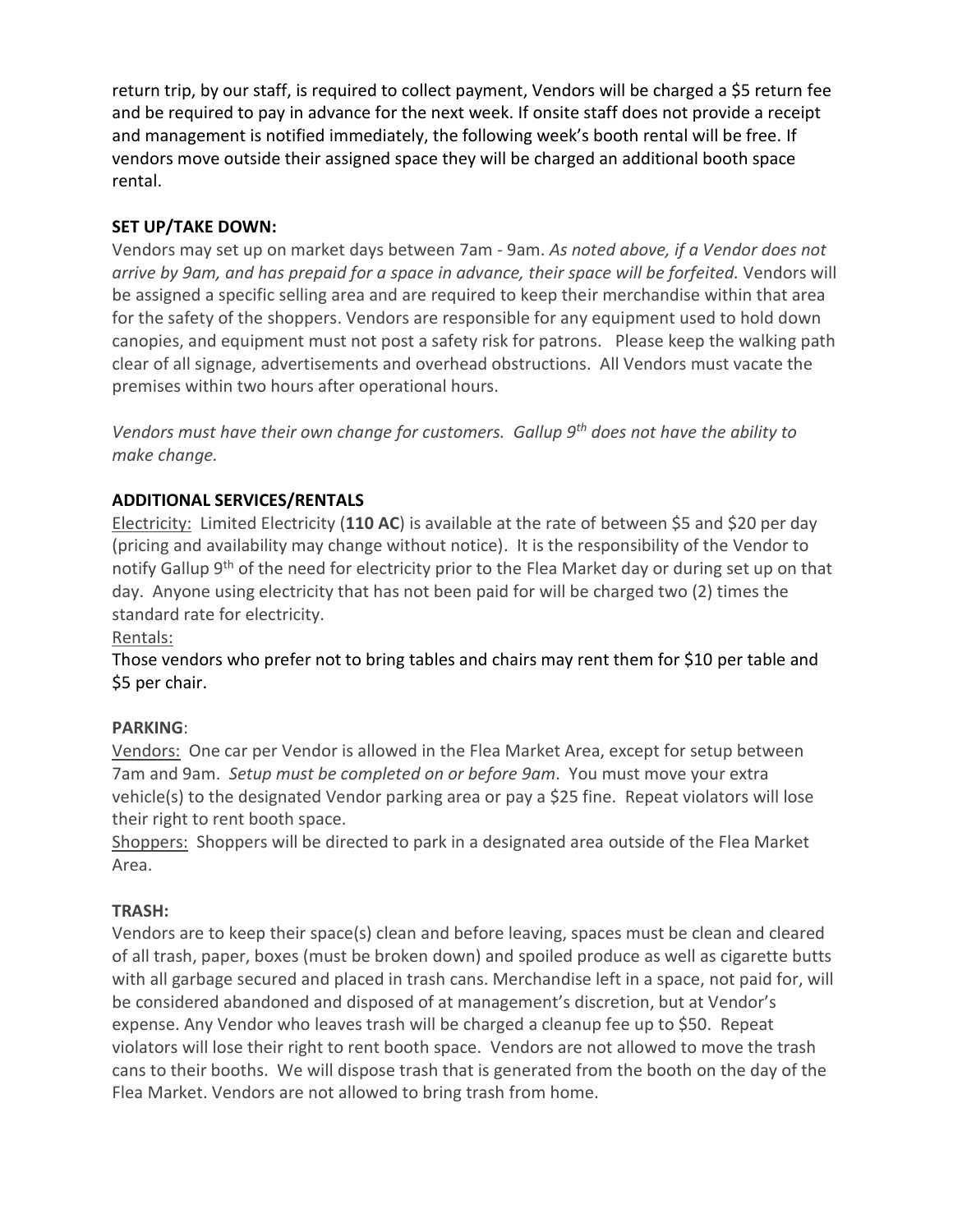#### **ADDITONAL RULES:**

- 1. Walkers: Vendors selling goods who are walking will be charged \$5 and must make payment at the Flea Market office prior to selling.
- 2. Canopies: Portable canopies must have a minimum of 25 lbs. weight on each vertical pole for wind control.
- 3. Children must be kept under the control of their parent or guardian at all times.
- 4. Dogs: No dogs off leash are allowed on Gallup 9th property. We welcome guide/service dogs. Dogs that are being sold or given away are allowed with the payment of a booth rental. These animals must be in a contained area.
- 5. Noise: Gallup  $9<sup>th</sup>$  reserves the right to keep sound emitting from any type of stereo, radio and television, and any other sound to an acceptable level. No bullhorns, loudspeakers or other voice amplification is permitted without management approval.
- 6. Conduct: Vendors must conduct themselves in a courteous and professional manner and treat all customers, fellow vendors and staff with respect. No consumption of alcoholic beverages or drugs are allowed on premises.
- 7. Liability/Insurance: Gallup  $9<sup>th</sup>$  shall not be responsible or liable to any vendor for any loss or damage that results to vendor or his/her property from water, fire, explosion, theft or from any source or any cause whatsoever, including acts of God; Nor responsible for any liability arising out of the negligent acts of its vendors or their employees, or for any injuries sustained by its vendors or their employees. All Flea Market vendors are considered independent contractors and are therefore responsible to carry their own personal or business insurance liability, accident, medical, theft, etc., and list Gallup 9<sup>th</sup> Street Flea Market as an additional insured.
- 8. Applicable Laws: Vendors shall comply with all applicable city, county, state and federal laws and hold all required permits and/or licenses. All repeat Vendors must display McKinley County Permit, *and any food vendors must have proper certification and licensing*.
- 9. Compliance with rules: Gallup 9th reserves the right to terminate at any time without notice the rights of any vendor who does not fully comply with the rules and regulations of the Flea Market.
- 10. Security: If security is needed at a booth or to mitigate a situation, vendors are to call the Flea Market office at 505-399-2166 and a security guard will be dispatched. If for any reason a vendor needs to leave early, security is available to assist them off the property. Vendors need to have their booth space number available.
- 11. Sales of the following items are prohibited: handguns; drug paraphernalia; adult (Xrated) merchandise/material of any kind; alcohol; fireworks; explosives; illegal, copied or stolen items. Gallup 9th management reserves the right at any time to prohibit certain additional items from being sold, traded or given away and to deny admission to any vendor.
- 12. No fliers may be passed out unless approved by management.
- 13. No open fires or pyrotechnic displays are permitted or operating of gas generators during sale hours.
- 14. No games of chance, skill, raffles, lotteries or auctions may be conducted by Vendors upon Gallup 9th property, unless properly licensed by the state of New Mexico and approved by Gallup 9th.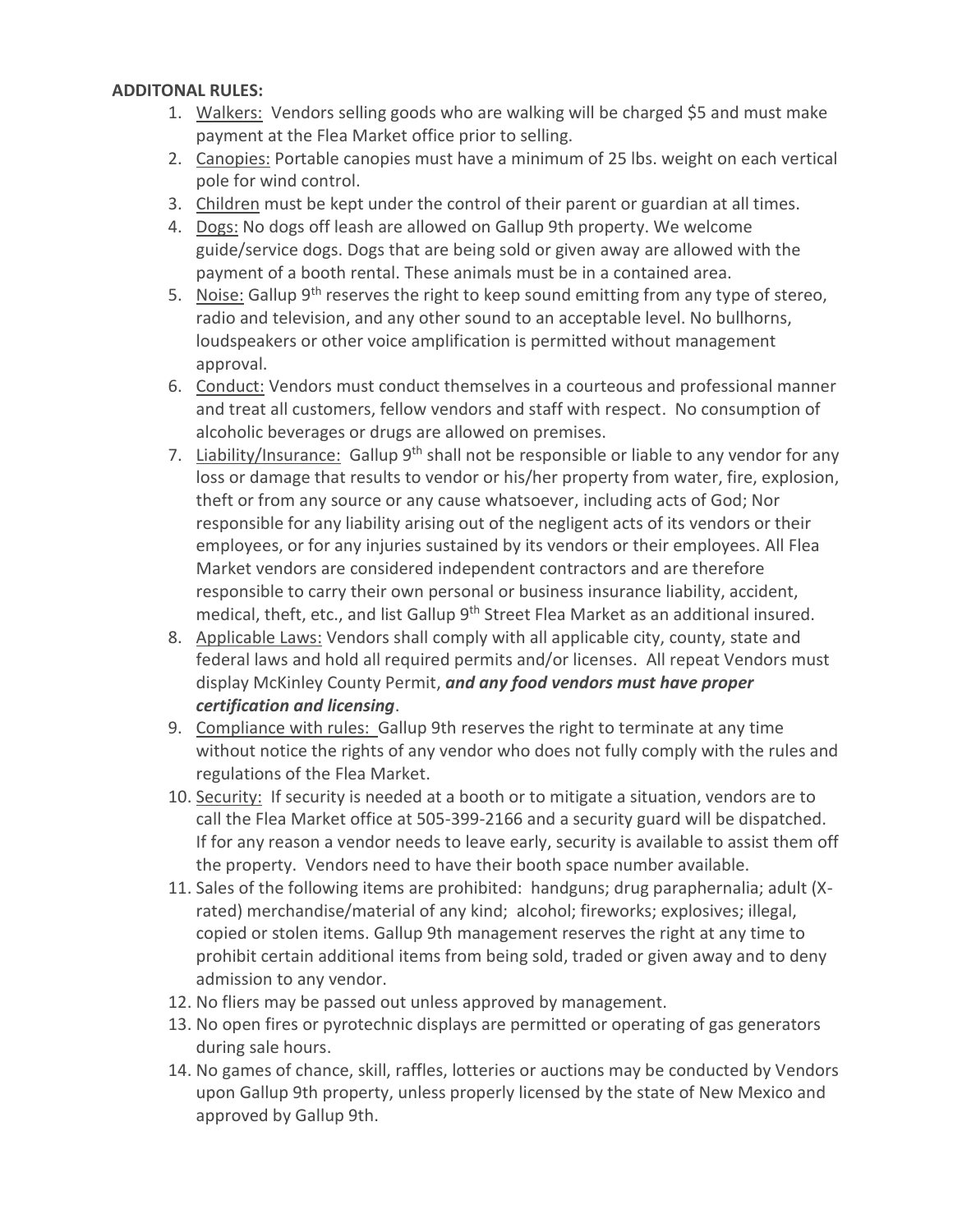15. All vendors must sign a photo release upon acceptance of The Gallup Flea Market terms.

These Rules and Regulations are for the convenience and safety of all parties involved in any way with Gallup 9<sup>th</sup> and are subject to change without notice. Vendors are strongly advised to review the Rules and Regulations prior to each selling event so as to be aware of any changes. Vendors who violate these rules are subject to the following:

- 1. A warning;
- 2. A fine; and
- 3. Expulsion from the property

If there are any questions, vendors can call the Flea Market Office at 505-399-2166. A full set of rules and regulations are available at the Flea Market Office located in the southeast corner of the Flea Market. Rules will be updated by management as needed. Vendors are encouraged to bring violations to management's attention.

# **Thank you for your cooperation!**

Revised; 4/7/2017